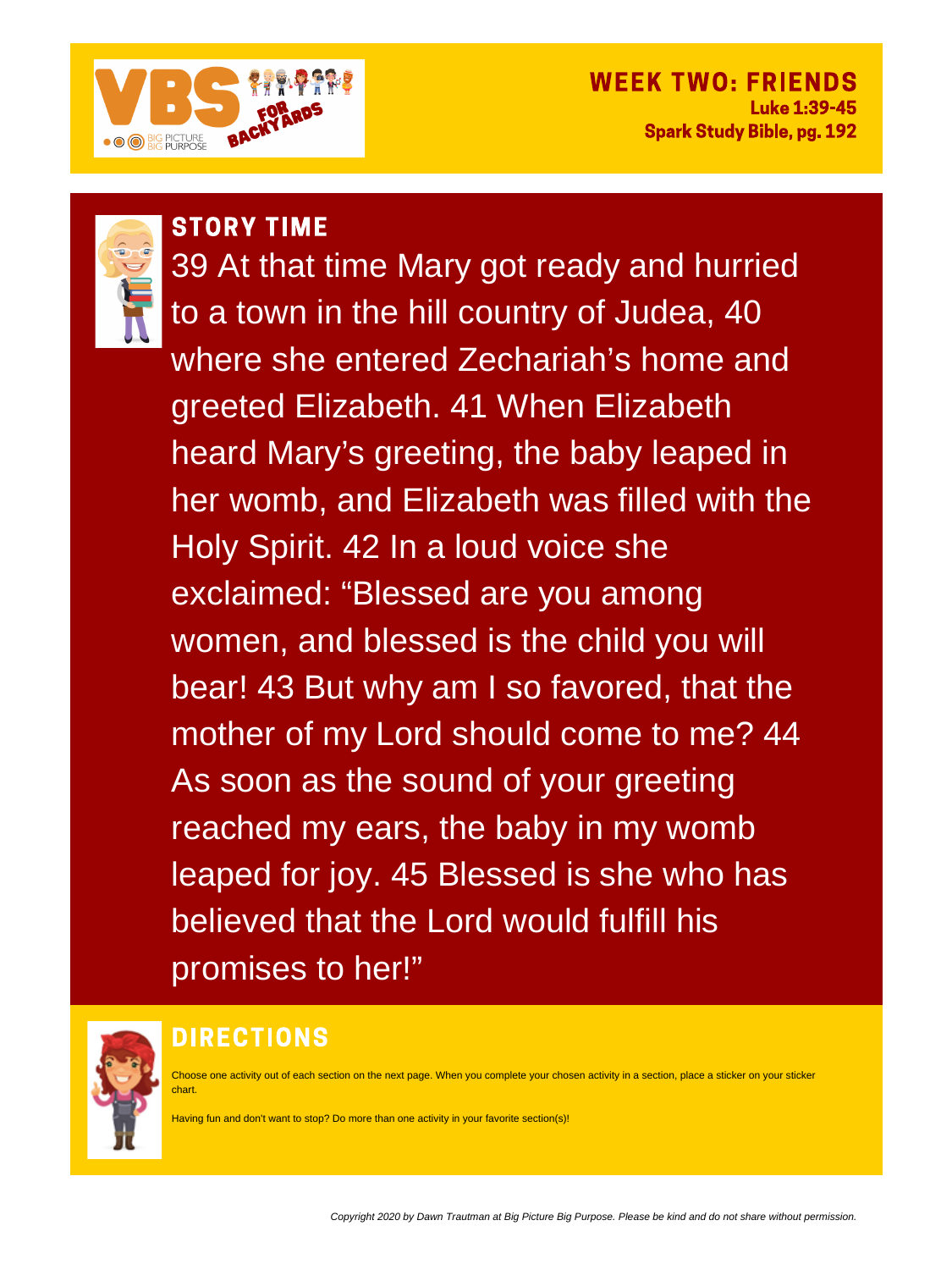

### **WEEK TWO: FRIENDS Luke 1:39-45**

**Spark Study Bible, pg. 192** 



### **REFLECTION SECTION**

- Mary and Elizabeth are relatives, but also friends. Who are your close friends outside your immediate family, the ones to whom you rush to 1. share personal news? What do those friendships mean to you? How do they enrich your life?
- Elizabeth immediately shares a blessing with Mary. What sort of blessing would you want to share with your closest friends? How would you 2. ask for Gods favor and protection for them?

### **Questions for Grown-Ups**

### **Questions for Young Disciples**

Friendships can be found anywhere and sometimes you find your best friend right in your own family. Mary and Elizabeth were cousins! Think of the friendships that you have. Share where you met your friends. Did you meet at school, through an activity or are they part of your family? What makes your friendships special? Do you have a special greeting which could look like a handshake sequence or a phrase that you say to one another? Mary and Elizabeth shared a blessing with one another. How might you pray that your friend would be blessed?

Notice who needs a friend right now. Is there someone on your block or neighborhood that would like a simple card or note? Even a simple message will go a long way.

### **Questions for Younger Disciples**

Some of our first friendships are with people that are in our family, people that you go to childcare with, or even people that you go to church with. Can you remember who your first friend was? Why was this friendship special? How did you learn to be friends with another person?



# **IMAGINATION STATION**

#### **Option One:**

Take a walk with a friend. If you can't be physically together, arrange a time to call and chat while you both walk.

### **Option Two:**

Take a walk alone. Use the time to think back through friendships over the years and how each person was a blessing in that era of your life.



# **MISSION MOMENT**

### **Option One:**

Write to one of your friends and share with them a blessing, what you hope God brings into their life. Pray separately or together.

### **Option Two:**

### **Activity for Families**

Friends are important to have. Together talk about what makes a good friendship and how you can be a good friend to others. Do something nice to let your friend know how much you care about them.

**Option One:** Complete today's Friends Craft.

O**ption Two:** Color the Friends Coloring Page.

### **Option Three:**

Look through your phone for photos of or with your friends. Create a "friendship" album on your phone (maybe your phone would even set the pictures to music?) or create a Friendship Pinterest board.



# **OUTDOOR ADVENTURE**

You're done! Be sure to head inside and celebrate your progress on your Sticker Chart, and then let us know what you discovered in the Facebook group!

Copyright 2020 by Dawn Trautman at Big Picture Big Purpose. Please be kind and do not share without permission.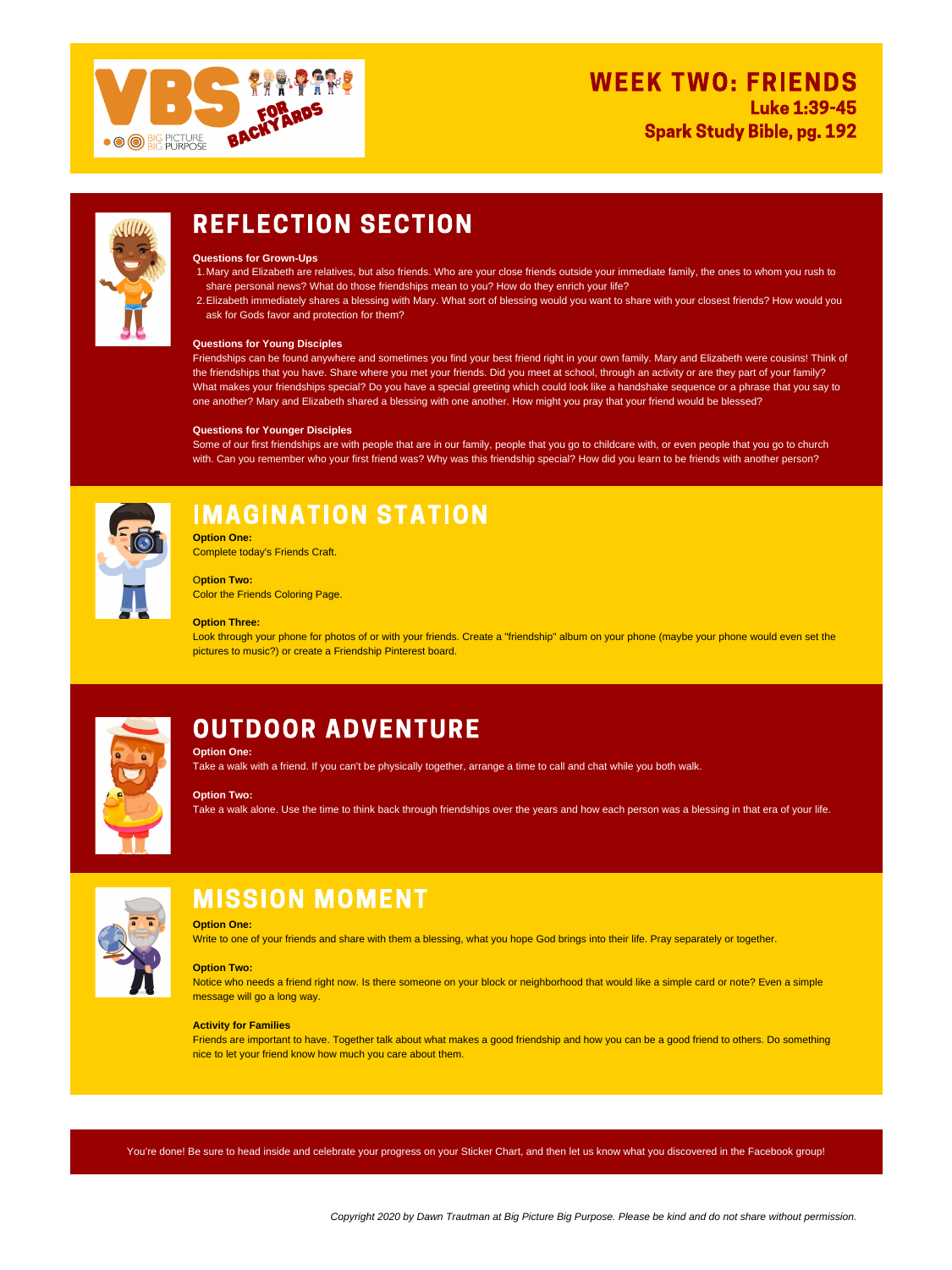



#### Simple Straw Mobile

You need:

- **Straw**
- Paper clips
- Construction paper/paper
- Scissors

Step One: Slide three paper clips onto a straw, with one at the center and one on either end. The paper clips on either end should be about a half-inch to an inch away from the end of the straw. The center paperclip will be facing up, with the side paper clips facing down. Repeat this process twice so that you have three straw units total.

**Step Two:** Connect the units using other paperclips to create chains. To create a more interesting looking mobile, use chains of varying lengths.

Step Three: Cut four to six shapes out of construction paper or regular paper with scissors hearts, stars, letters, numbers, geometric shapes, whatever you would like!

Step Four: Attach the shapes to the paper units using different lengths of paper clip chains.

Step Five: Slide paper clips where necessary to keep the mobile balanced. Use a small dot of glue or tape to keep paper clips in place if they are still sliding.

Step Six: Create a chain for the top of the mobile.